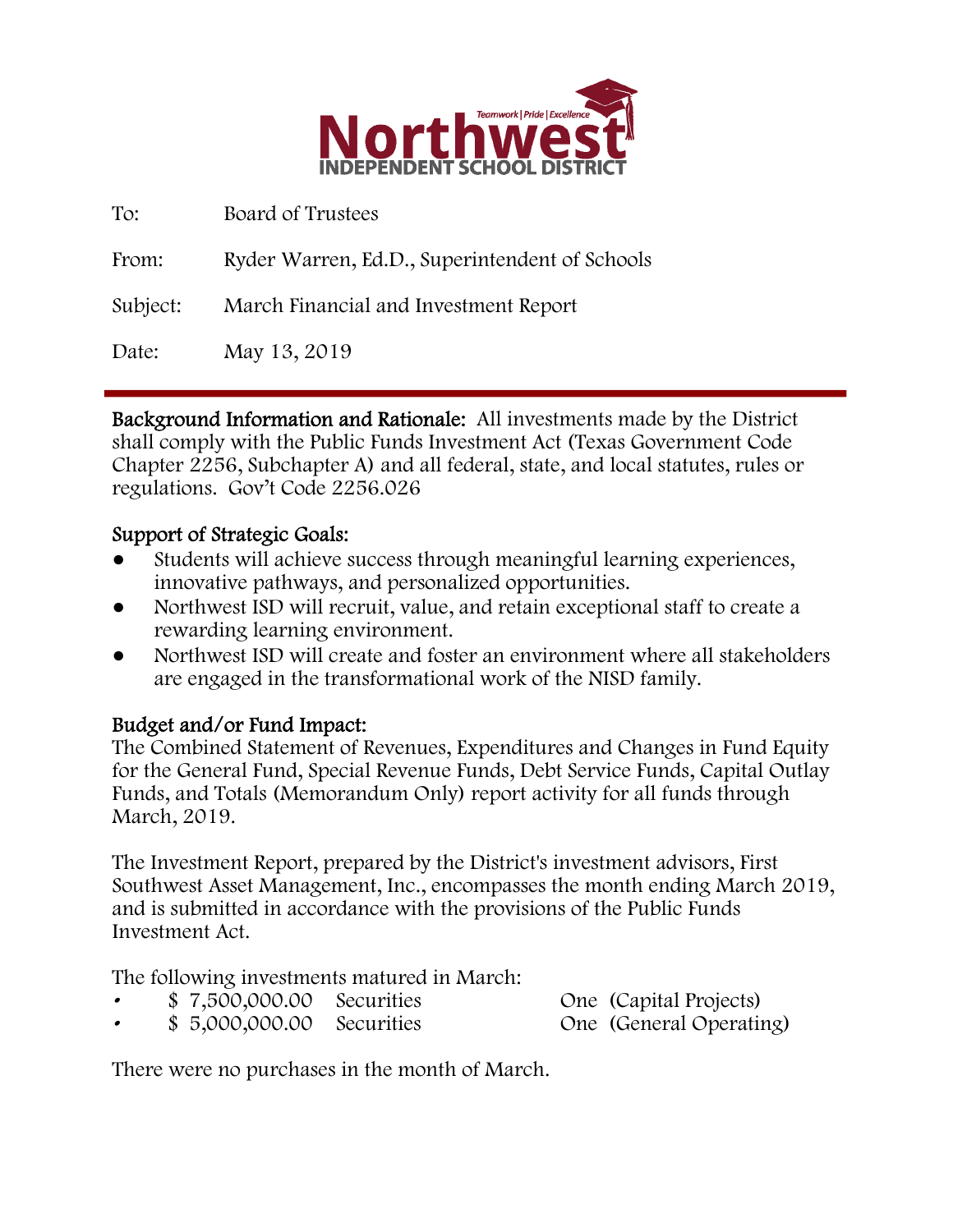Investments for the District's General Fund, Debt Service Funds, Capital Projects Funds, and Internal Service Funds total \$264,631,925.81 as of March 31, 2019.

|                            | Yield<br>tο |                  |
|----------------------------|-------------|------------------|
| Fund                       | Maturity    | Market Value     |
| General Fund               | 2.421%      | \$159,939,379.81 |
| Special Revenue Funds      | 2.416%      | 168,604.19       |
| Debt Service Funds         | 2.416%      | 52,576,857.41    |
| Capital Projects AFB Funds | 2.416%      | 46,609.82        |
| Capital Projects Funds     | 2.421%      | 51,900,474.58    |
| Total                      | 2.420%      | \$264,631,925.81 |

Board Policy states that, "The investment portfolio shall be diversified in terms of investment instruments, maturity scheduling, and financial institutions to reduce risk of loss resulting from over concentration of assets in a specific class of investments, specific maturity, or specific issuer."

#### Investment Instruments and Financial Institutions



| Portfolio Composition by Security Type |       | Portfolio Composition by Issuer |       |
|----------------------------------------|-------|---------------------------------|-------|
| Treasury                               | 6%    | Treasury                        | 6%    |
| Local Government Investment Pool       | 83%   | TexPool                         | 83%   |
| Bank Deposit                           | 12%   | Compass                         | 12%   |
| <b>Agency Bullet</b>                   | $O\%$ | <b>FHLB</b>                     | $O\%$ |
| <b>Agency Disco</b>                    | $O\%$ | <b>FNMA</b>                     | $O\%$ |
| Certificates of Deposit                | $O\%$ | Greenbank                       | $O\%$ |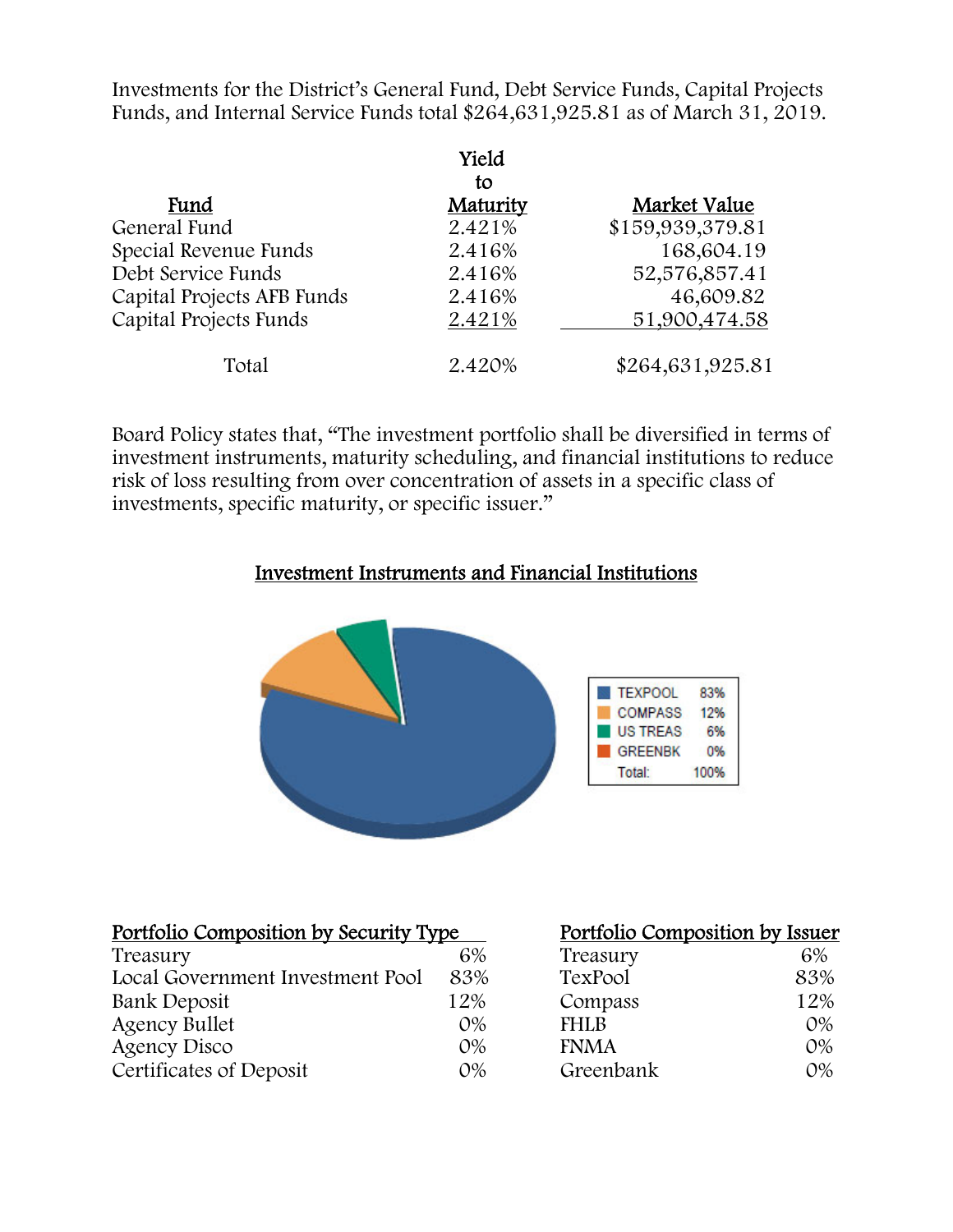





Note 1: CMT stands for Constant Maturity Treasury. This data is published in Federal Resene Statistical Release H.15 and represents an average of all actively traded Treasury securities having that time remaining until mat Note 2: Benchmark data for TexPool is the monthly average yield.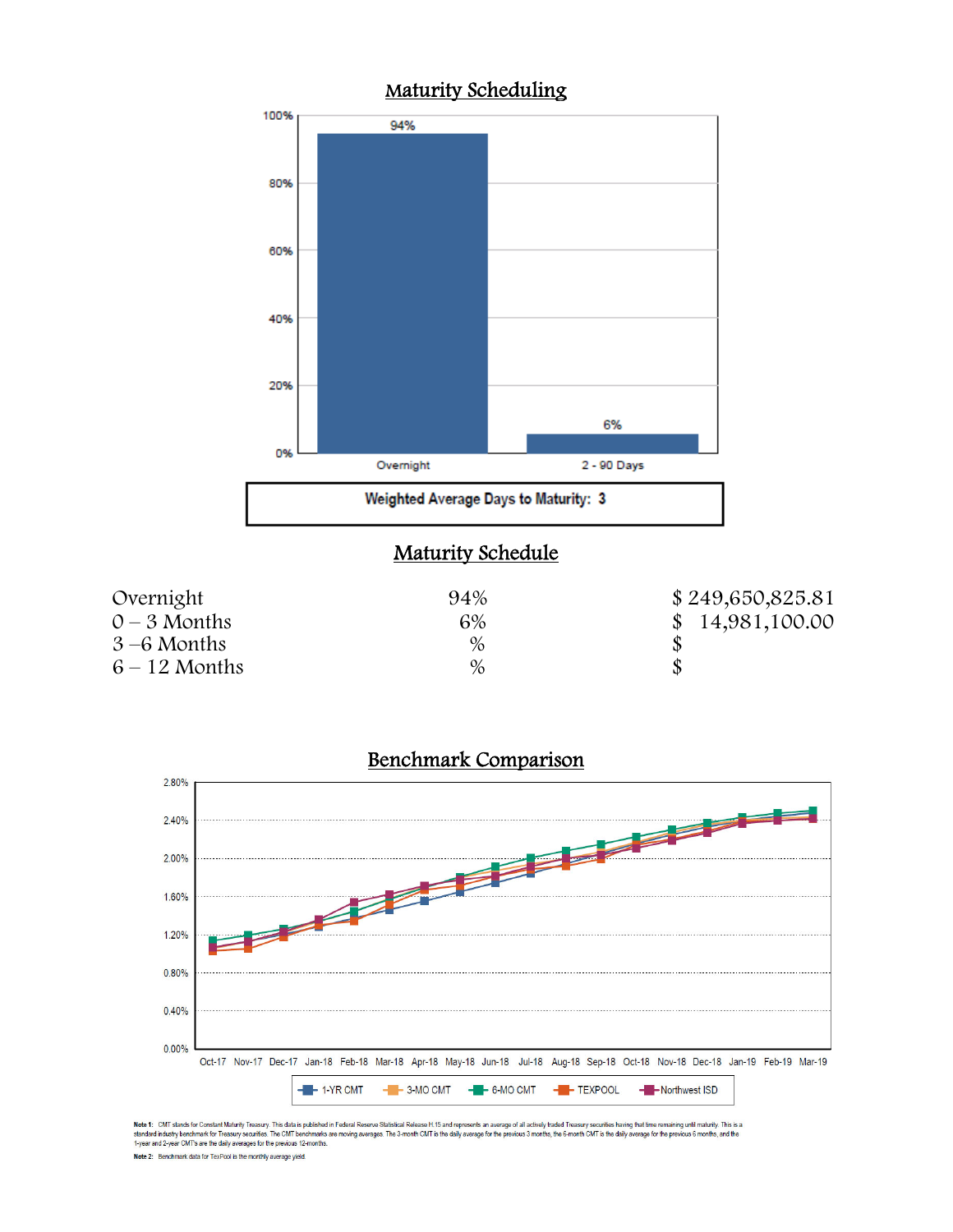

# A TexPool Monthly Newsletter: March 2019

# Economic and Market Commentary: Reset and assess April 1, 2019

The Fed essentially used its March Federal Open Market Committee (FOMC) meeting to reboot its message after its dramatic policy shift over the last two quarters in viewpoint, actions and projections. The connection between it and the markets had not been clear enough. Yes, investors seem appreciative of policymakers' sensitivity to real-time economic developments rather than stubbornly sticking to academic theory, but the change from projecting three rate hikes in 2019 to maybe none—we still think one—over a time period of about two quarters has been a lot for all to process.

The good news is that the maneuvering has been based on data, and presumably the FOMC will not stray from that approach. (Just because the Fed says it is datadependent doesn't mean all its decisions line up with economic numbers—trends are hard to follow in the moment.) While it would need strong, repeated communication to set up a hike in the next six months, Chair Jerome Powell has positioned the Fed to credibly act in either direction. It could feasibly dial back stimulus or push it forward.

But not hiking rates does not mean a pause in policy, and we are not just talking about the Fed announcing it will stop trimming its balance sheet holdings by fall (quantitative tapering continues with \$50 billion rolled off in March and April). Forgoing a rate hike amid the ongoing massive fi scal policy stimulus is a form of easing. It could come back to bite policymakers at some point if they feel the economy needs more accommodation and they don't have much room to cut rates.